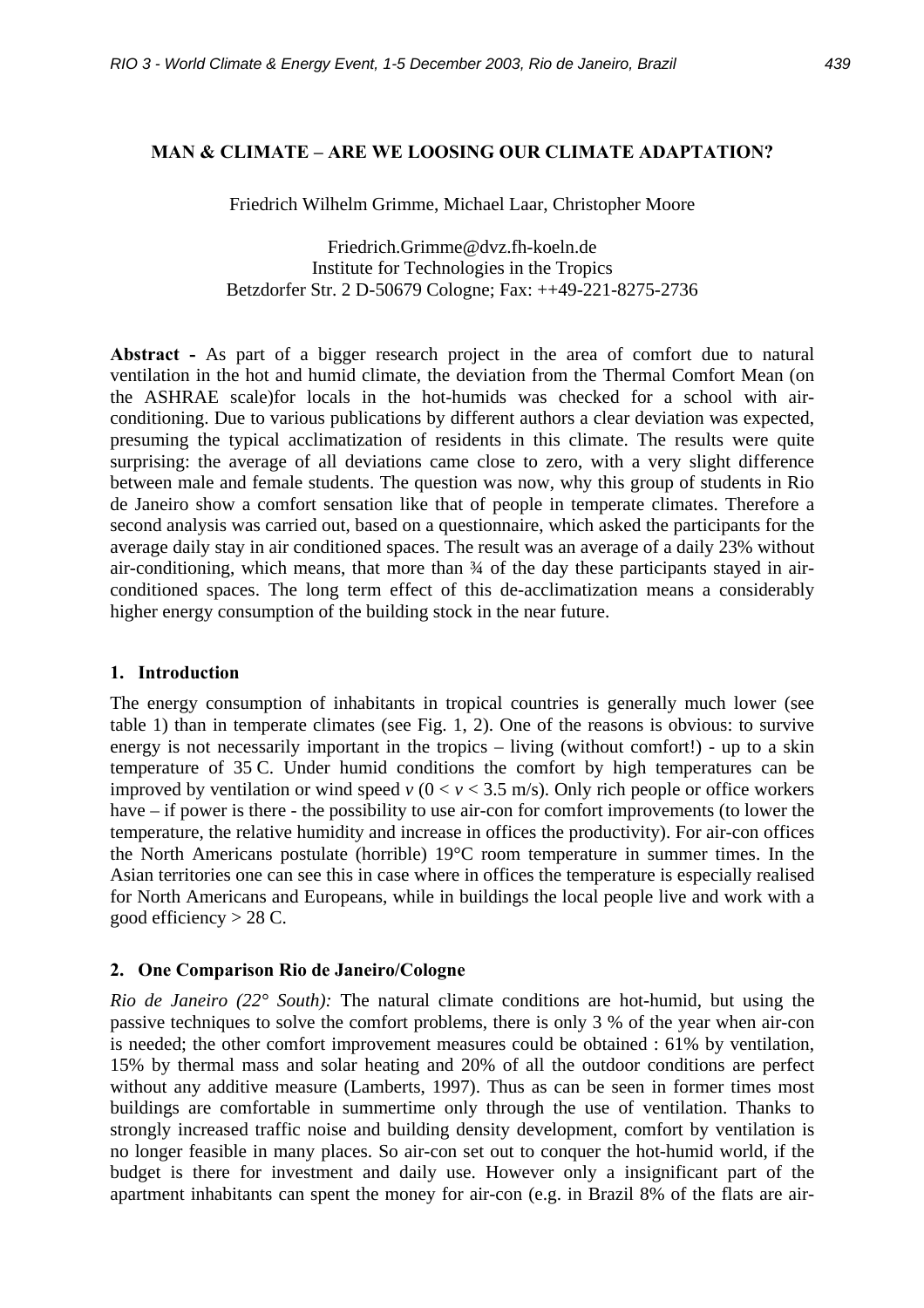conditioned). Offices and other workplaces have air-con for comfort improvements and good work results. In Tab. 1. the effect of energy consumption is shown for the City of Rio de Janeiro by the power demand of the different user groups. Residential consumption is – only use of power for light und electrical appliances - the smallest, commerce is with air-con, computer etc. and light, the middle, but industry uses the most energy in kWh/m<sup>2\*</sup>a for all possibilities of energy use.

| <b>Buildings</b> | % of total building area <sup>o</sup><br>(IPLANRIO) | mean $m^2$<br>(IPLANRIO) | kWh/m <sup>2</sup> a<br>(LIGHT) |
|------------------|-----------------------------------------------------|--------------------------|---------------------------------|
| Residential      | 66.92                                               | 74.9                     | 54.13                           |
| Industrial       | 5.72                                                | 1253.3                   | 519.46                          |
| Commerce         | 2.90                                                | 56.3                     | 213.33                          |

Tab 1. The today energy consumption coupled on different buildings types in Rio de Janeiro

## Rio de Janeiro - Temperature Fluctuation and **Cumulative Curve over the Year**



Fig. 4. Cumulative and fluctuation curve of the outdoor temperature in Rio de Janeiro (Data Meteonorm (Meteotest); 32 h > 32°C; 180 h > 30°C; 684 h > 28 °C; 1820 h > 26°C; 3608 h  $>24$ °C; 5819 h  $>22$ °C; 7626 h  $>20$ °C

*Cologne (51 North)* Although Cologne lies under the golf stream influence the climate is still that of moderate cool.

So the heating season starts  $1<sup>st</sup>$  of October and ends  $31<sup>st</sup>$  of March. In former times (up to the 60´s) the German people lived in only one heated room and then at the end of the 70´s they began investing in central heating systems and spent a little money for energy. Beginning, in 1970, with the  $1<sup>st</sup>$  oil crisis and an average annual consumption for heating of 440 kWh/m<sup>2</sup>, the energy saving legislative started. Down now with the latest legislation, which took effect in February 2002, to 40 kWh/m<sup>2</sup> annual consumption (a reduction of 90 % in  $\sim$  30 years). The mean value over all buildings in 2001 was  $\sim$  190 kWh/m<sup>2</sup>a. With a better insulation of all house components the energy amount decreases for heating. The insulation level has thus increased from a standard of 4 cm now to a modern level of  $\sim$  15 cm, while the window U-Value came from  $\sim$  3 down to 1.1 W/m<sup>2\*</sup>K

 $\overline{a}$ 

<sup>&</sup>lt;sup>6</sup> Residential = 42% apartments, 23% houses, 12% low cost, 12% plots, 11% others; Industrial = all types; Commerce = 35% offices, 16% storages, depots, 13% schools, 9% hotels, 9% hospitals, 5% traffic stations, 4%

restaurants, 4% banks, 4%offices, 3% clubs, 1% service stations, 1% cinemas

<sup>7</sup> Total area divided through numbers of flats/companies/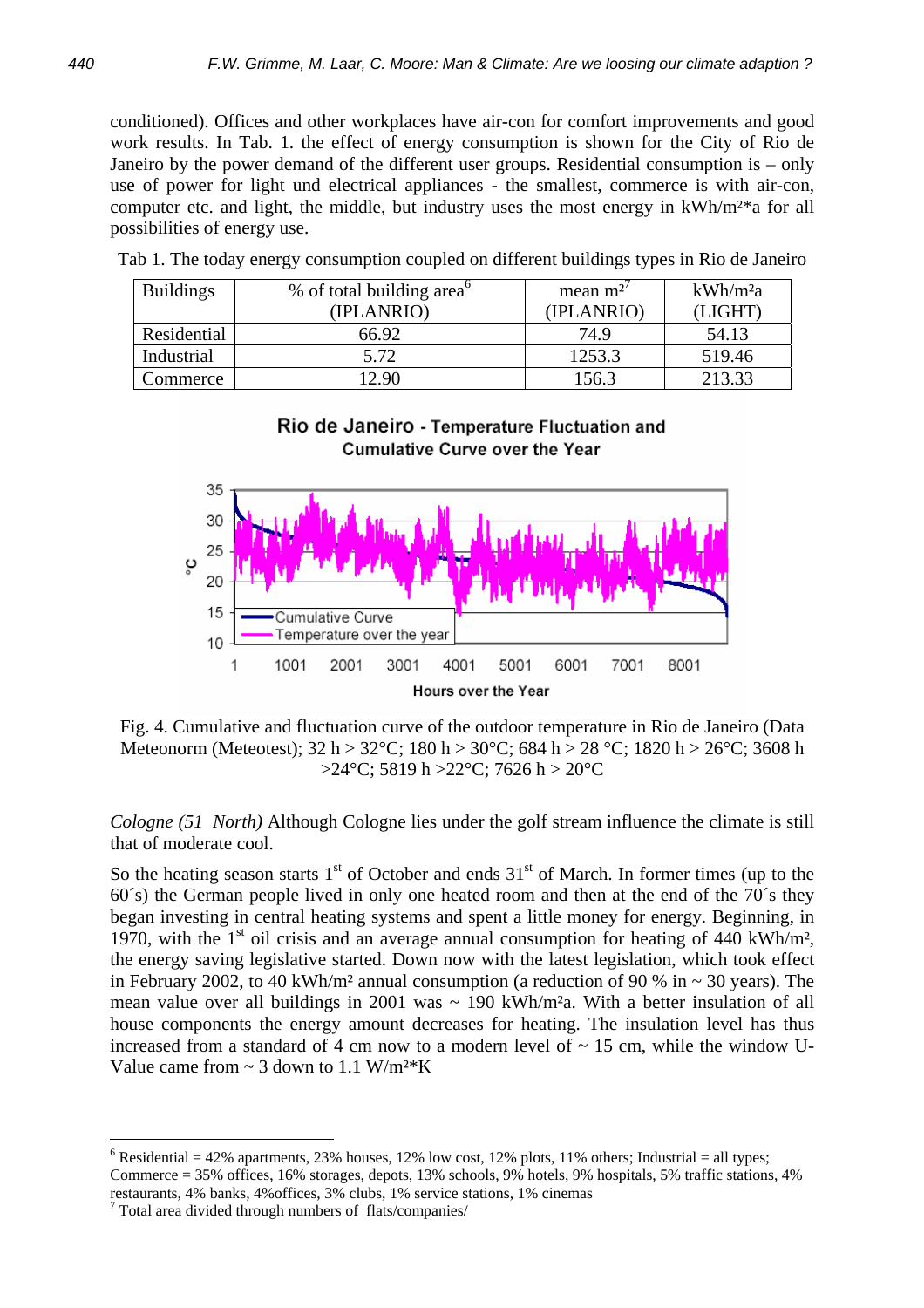

Fig. 5. Cumulative and fluctuation curve of the outdoor temperature in Cologne (Data Meteonorm (Meteotest); 15 h > 28 °C; 167 h > 24 °C; 688 h > 20 °C; 1990 h > 16 °C; 3590 h  $>12$ °C; 5052 h > 8°C; 6937 h > 4;8320 > 0°C



Fig. 4. Mean end energy (kWh/m²a) used for heating in Germany 1960 until 2000

#### **3. Comfort sensation in schools with air-conditioning**

As part of a bigger research project in the area of comfort due to natural ventilation in the hot and humid climate (Grimme et al., 2002), the deviation from the Predicted Mean Vote (PMV) for locals in the hot-humids was checked for a school with air-conditioning. Due to various publications by different authors (Bravo, 2000, MacFarlane, 1958, Nicol, 2000) a clear deviation was expected, presuming the typical acclimatization of residents in this climate, as seen by tests on adapted persons (Grimme et a. 2002). Figure 5 shows all the 884 data over a period of up to 39 days under similar weather conditions. An example of the indoor conditions is given in figure 6. The results in the air-con school room were quite surprising: the average of all deviations came close to zero, with a very slight difference between male and female students. If one computes the average total deviation, this is only 0.05. The deviation from the Thermal Comfort Mean (on the ASHRAE scale) can be designated as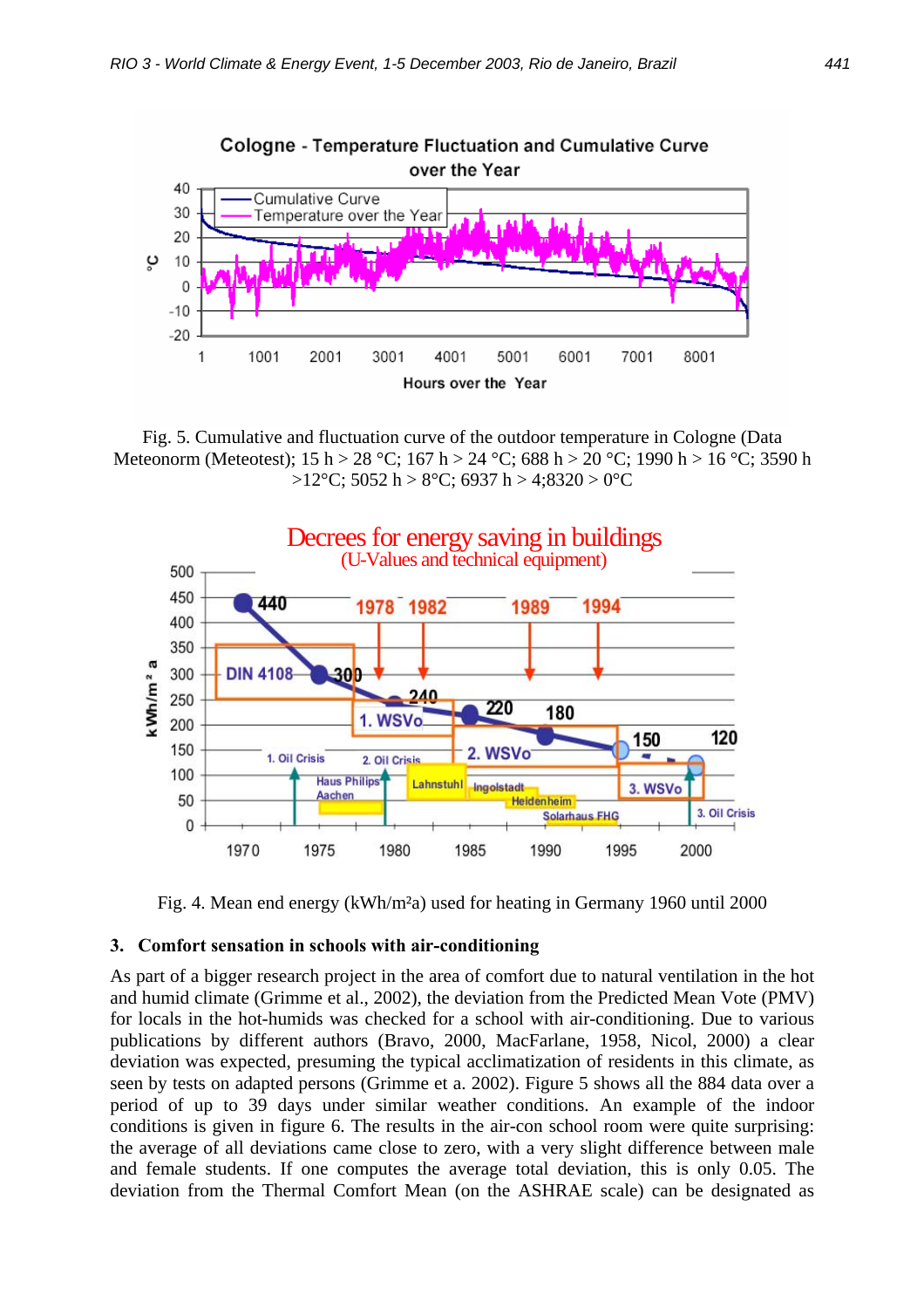insignificant. Now divide up one the group the probands in masculine and feminine on, those show as a average total deviation for the feminine probands a value of 0.1; for the group of the masculine a value results of –0.05.



Fig. 5. Thermal Comfort-Deviation (on Ashrae Scale) over 18 female, 12 male probands in an air-con high school room for a period  $>13 < 39$  days and 3 measures, total 844 data, under similar weather conditions



Fig. 6 Measured conditions for the 06/26/02 in the school room used by the probands

#### **4. Air conditioning in daily life and its effect on the climate adaptation**

The question was now, why this group of students in Rio de Janeiro show a comfort sensation like people in temperate climates. Therefore a second analysis was carried out, based on a questionnaire, which asked the participants for the average daily stay in air conditioned spaces. The result (see Fig. was an average of a daily 23% without air-conditioning, which means, that more than  $\frac{3}{4}$  of the day these participants stayed in air-conditioned spaces. Only 5 of all 32 probands spend less than 12 hours with air-con!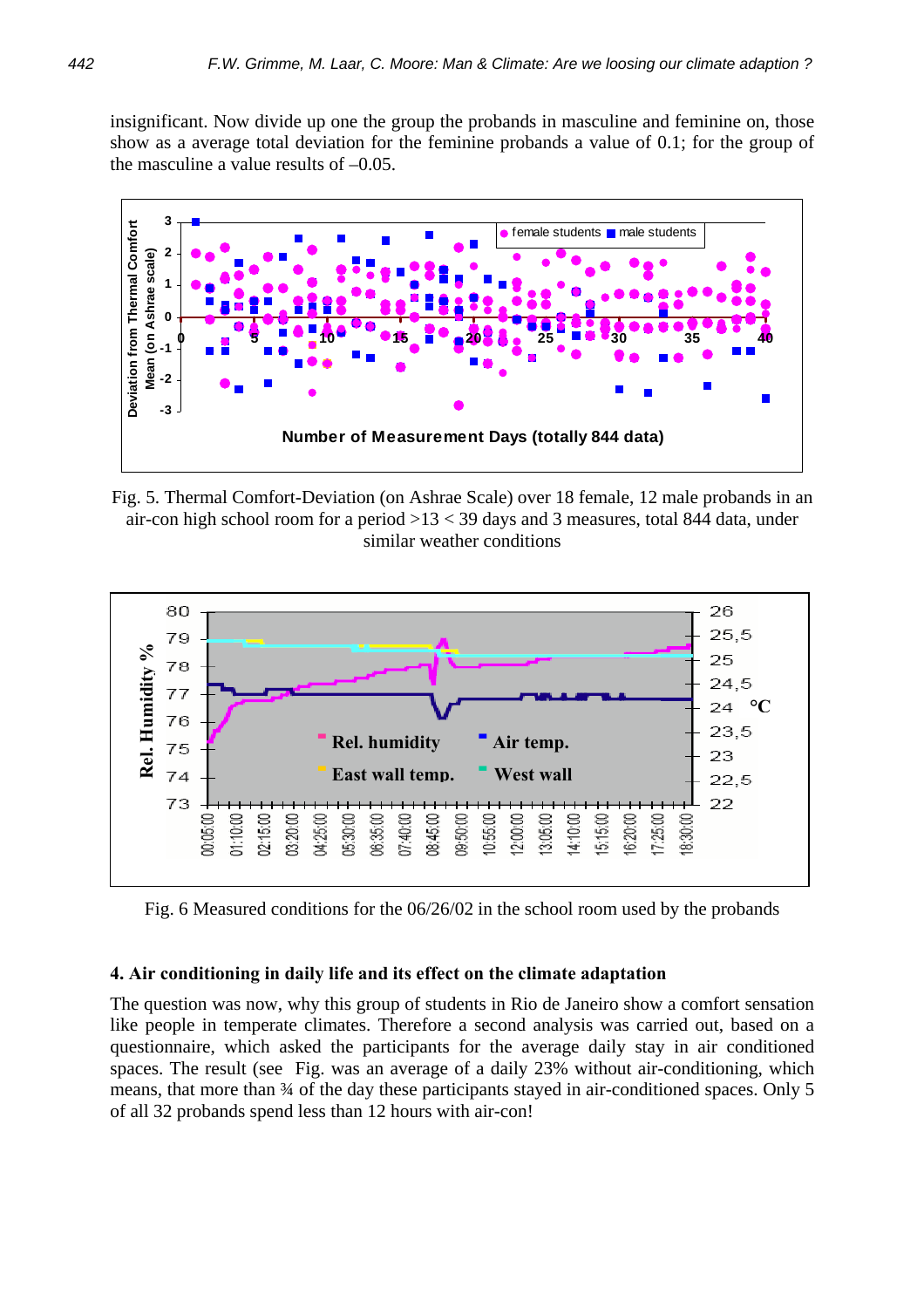

Fig. 7. Daily hours in air conditioned rooms – results from Rio de Janeiro

The long term effect of this de-acclimatization means considerably higher energy consumption in the present building stock under the present circumstances (availability, investment, income, cost of maintenance and use). Only with intelligent solutions for the buildings (see Fig. 8) and trained, respectively climate adapted users (they have to live with higher room temperature) can such a horrible energy scenario be overcome. Another example can be a green roof: the effect is not only positive in the microclimate (evaporation cooling, retention of rain water, roof shading), but also in dust catching and noise protection, as well helps for longer lifetime of the roof sealing.



Fig. 8. Yearly cooling load of a north orientated office room in Rio de Janeiro – Influence of accepted maximum temperature and shading coefficient (Laar)

## **5. More wealth – more comfort – more costs**

An increasing income in a population generally is followed by an increasing demand of comfort. In Germany, as in many other countries in temperate climate, the only heated room in most buildings was the kitchen or a combined living room. The rest of the rooms were not heated and therefore freezing cold in winter. To warm the bed, a hot stone or a hot-water bottle was put into the bed some time before its use. Central heating, which means the heating of all rooms, was only introduced in the early 60´s of the last century, gradually substituting the ovens fired with coal. Today >85% of all apartments are equipped with this system, which meant a sharp increase in the energy demand per square meter. Only improving the energy efficiency of the buildings could curb this tendency. However in Germany the yearly rate of new energy saving buildings is very low and the total energy saving is only very slowly moving to a lower (rsp. better) level. The comfort temperature is always increasing, starting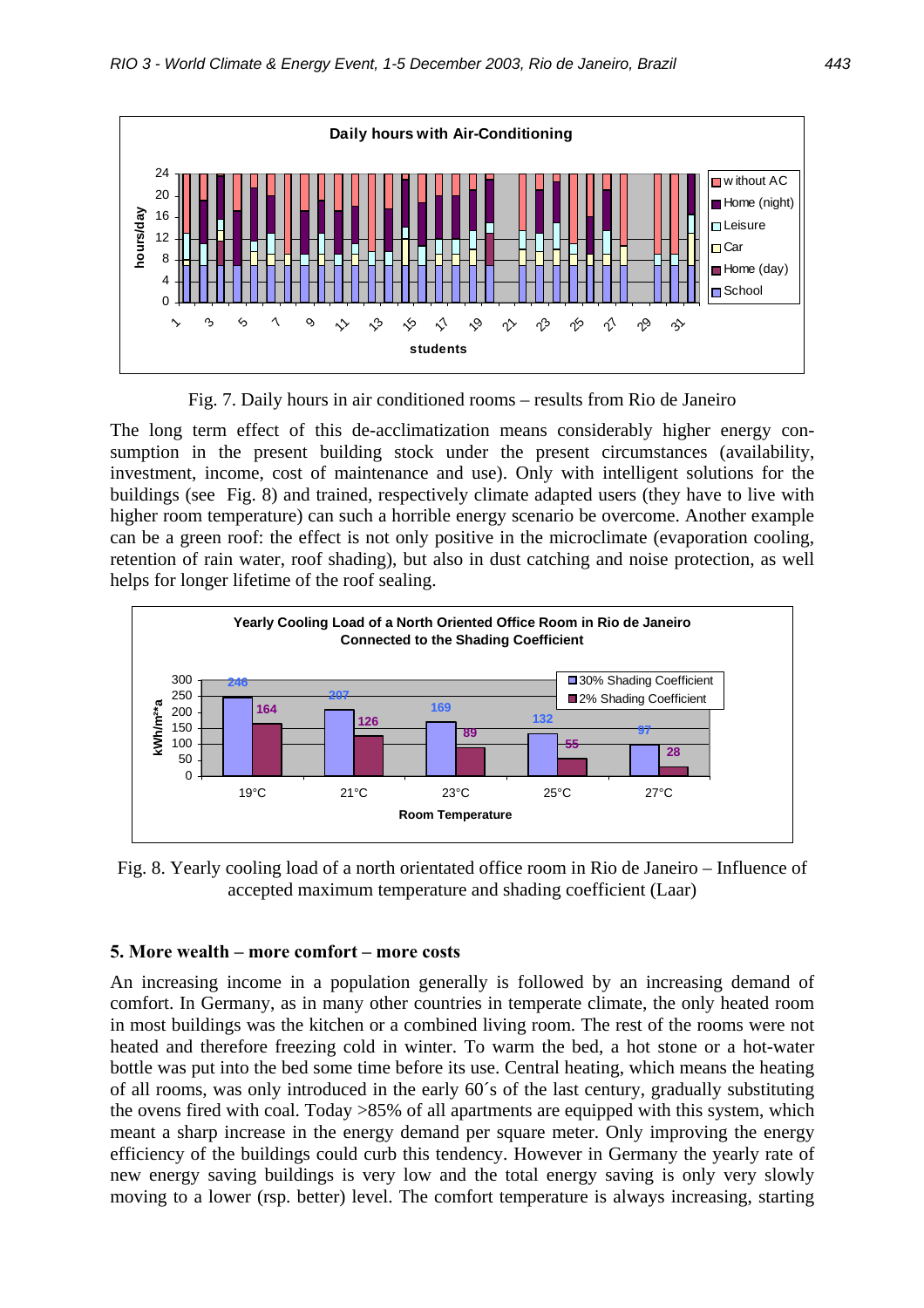from 18°C and now reaching 21°C (up to 23°C in some rooms). International building codes have a minimum of 19°C irrelevant of location and this is used in most cases as the design temperature; for Brazil 23 to 25 C are used for air-con design.



Fig. 9. Characteristic developments in Germany for room heat requirements (total living space, number of households, inhabitants; m<sup>2</sup>/person, m<sup>2</sup>/family and people/family; heating demand/m² and family and people/family)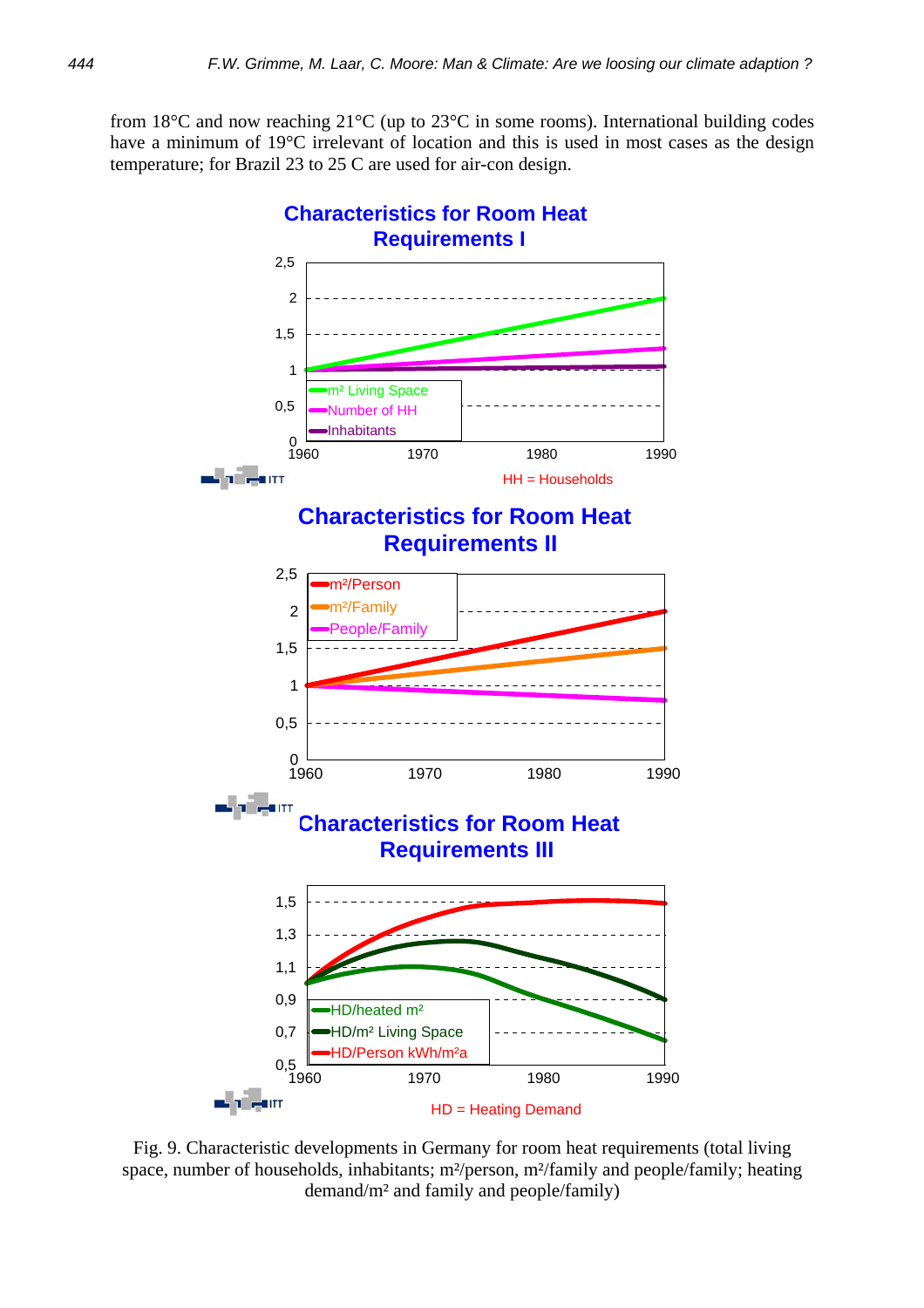While the use of energy improved significantly in the last decades since the first oil crisis in 1970, the energy consumption per capita is still on a high level (see Fig. 9). The reason lies in the increase of square meter per person, driven through the demographic change of the population - more one and two person households -, and a general tendency towards bigger apartments. Taking in to account that the over the last decades increased room temperature level, starting in the early 50´s with 18 C, now 21 up to 23°C is quite normal (having in mind that 1 K higher heat season room temperature brings a additive demand of 10 % of the total demand). So the people in the moderate climate loose a big part of their winter adaptation/acclimatization. The improvement of energy efficiency in the building stock was "eaten up" almost completely due to these tendencies. The rate of energy saved as a whole through energy saving in new buildings is so low that the new buildings can not decrease the losses due to the older buildings.

## **6. Conclusion**

The tendencies of energy consumption in residential buildings in the tropics seem to be quite clear: based on the results of this project and with the general tendency of more comfort in more rooms, the energy consumption will rise sharply, as soon as the economic situation of the population or part of the population improves. Having in mind: The context of the study of thermal comfort in hot-humid climate is the multi-billion dollar air conditioning (AC) industry (turnover \$28bn in equipment alone) (Nicol, F. 2003). It is here that the vicious circle is started! As People are able to afford modern houses thy are more and more able to confine to national building codes. More than often these national codes follow closely the European/North American standards. The temperature levels for human comfort are thus set at low levels relative to those of the Tropics. To realize these standards air-con is unavoidable. These people living under such conditions lose thus their natural climate adaptation. This results in the need for ever constant air-con. Resulting in the human loss of climate adaptation and the fact that air-con is seen as a living statement of health. So under both climates (moderate and hot-humid) a clear loss of the proven climate adaptation can be quite clearly seen.

The only possible strategy to curb this increase is the bio-climatic approach in architecture and urbanism. Special solutions for microclimate improvements being among others the green roof under hot-humid climate which proved expedient against ground sealing. With an integrated approach it is possible to provide comfort without the use air conditioning or - in the case of buildings with a high internal load – minimize the energy consumption through air conditioning (Laar 2002).

# **Bibliography**

Bravo, G. et al, 2000 Sensación térmica y confort en condiciones cálidas y húmedas. Proceedings COTEDI 2000. Maracaibo/Venezuela, 2000

Grimme, F. W., Laar, M. Moore, Chr.. 2002, Ventilation dependent comfort under tropical conditions, AiF-project, final report (in German language)

IPLANRIO 1996, Anuario estatistico da cidade do Rio de Janeiro; Prefeitura da Cidade do Rio de Janeiro

Laar, M., 2002, Energy Efficient Urbanism & Architecture / A Questão da Eficiência Energética na Arquitetura e no Urbanismo. In: Sustainable Revitalization of Tropical Cities/Revita-lização Sustentável de Cidades Tropicais. Ed.. M. Laar & K. Knecht/InWEnt, Rio de Janeiro/ Berlin, 2002